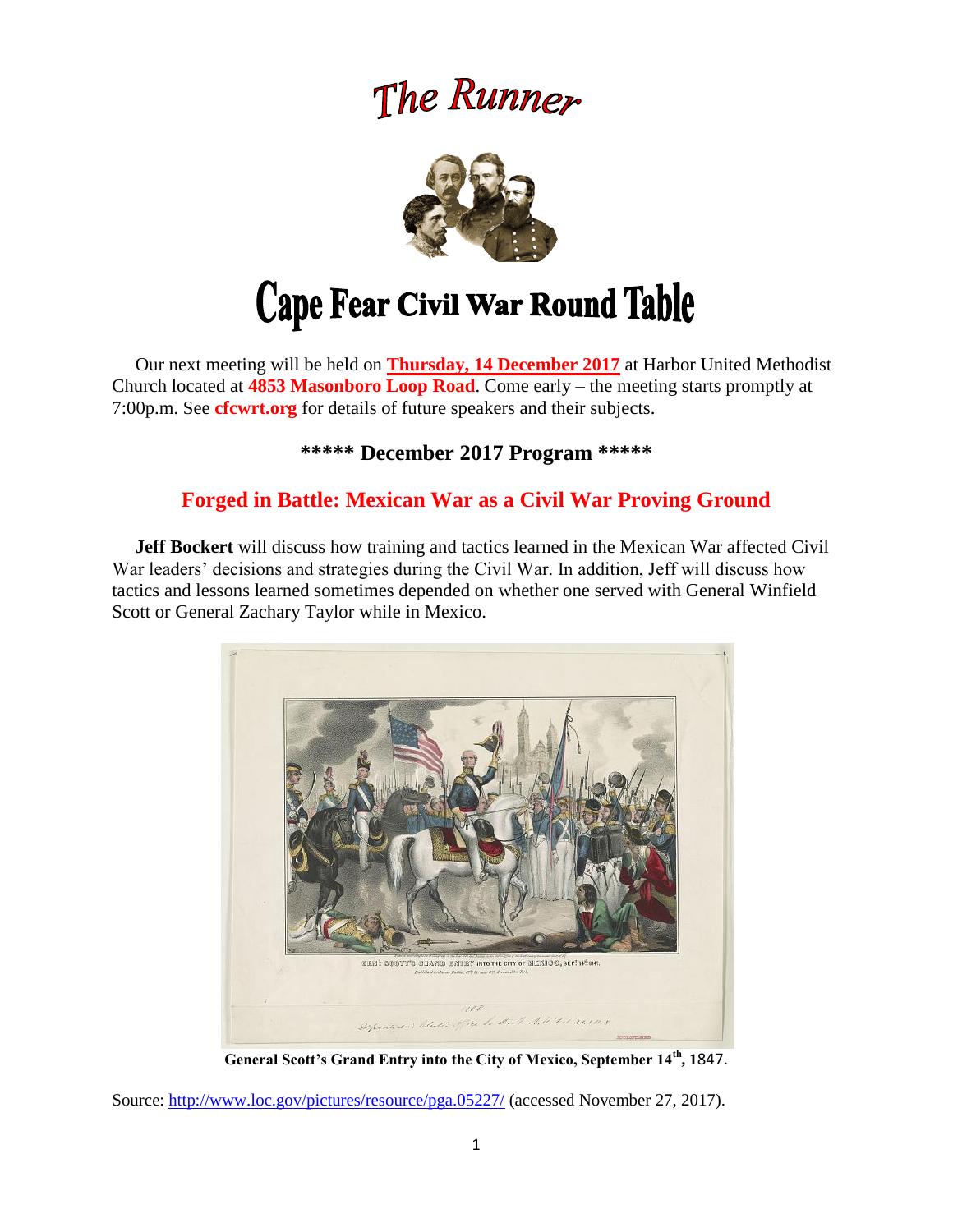**Jeffrey Bockert** currently serves as the East Region Supervisor for the North Carolina Division of Historic Sites based in Kinston, North Carolina. He has worked in the historic site and museum field for over twenty years and prior to arriving in Kinston, he served as the Civil War Specialist for the N.C. Department of Natural & Cultural Resources. Jeff's previous work experience includes manager of the President James K. Polk Birthplace, Associate Curator on the Battleship North Carolina and work at the National Archives in Washington, D.C. He is the author of several works on presidential and military history and has published in works such as *White House Studies* and *Public Historian*. Jeff received both his undergraduate degree in American History and his master's degree in European History from UNC-Wilmington.

#### **\*\*\*\*\* Trivia Questions for December 2017 \*\*\*\*\***



#### **1 – Which side did Santa Claus favor during the Civil War?**

**2 – Which Civil War general had a song written about his Mexican-American War deeds?**

**3 – Which general commanded both the campaigns to defeat the Mexicans in 1847 and the Confederates in 1861?** 

**4 – How did Confederate General Daniel Harvey Hill feel about substitutes and exemptions?**

**5 – Who was J. Summerfield Staples?**

**\*\*\*\*\* Raffle Winners \*\*\*\*\***

Woops - To be Posted Next Month -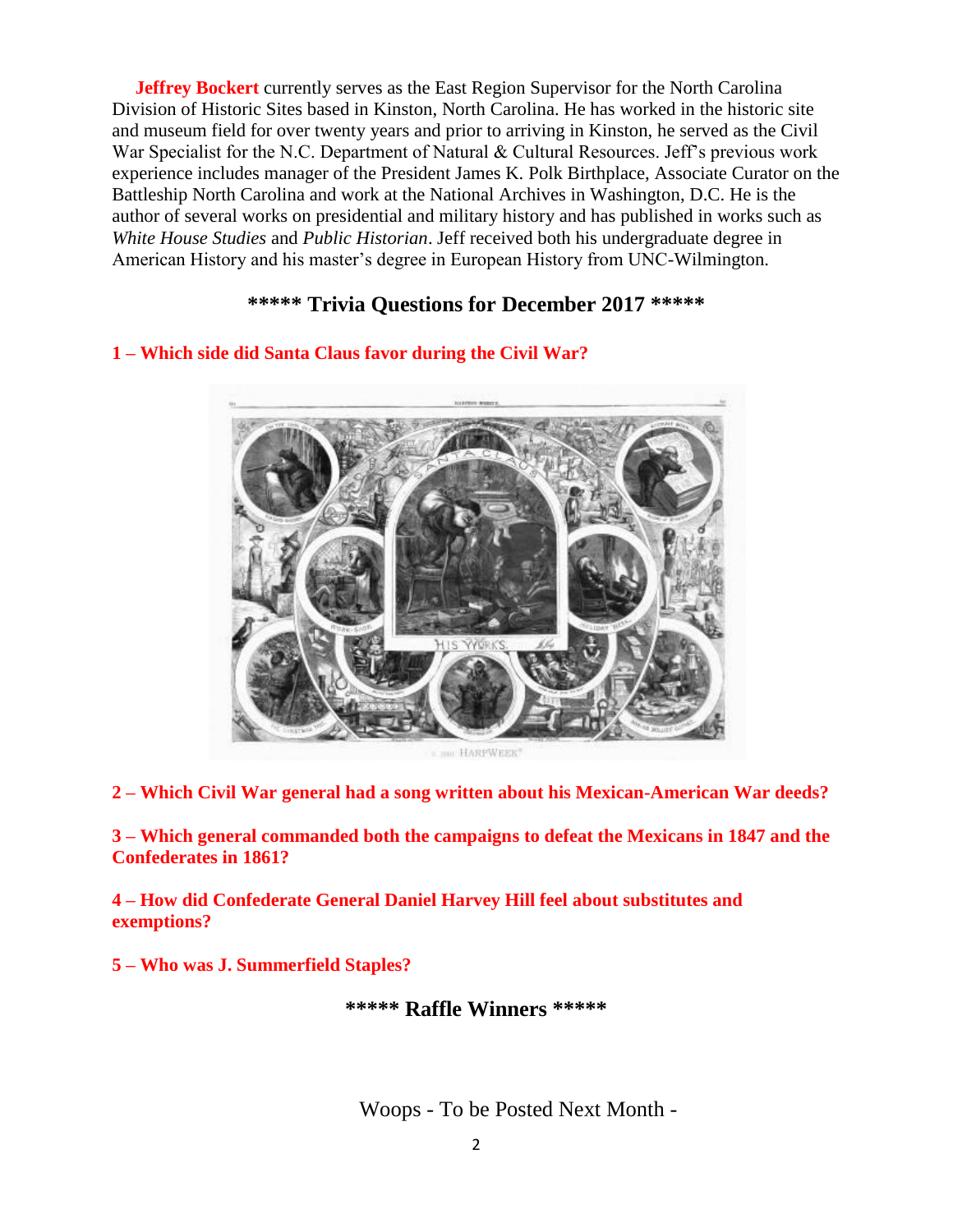#### **Raffle Master: Ed Gibson**

If you have books, prints, or other items that you would like to donate to the raffle, contact Ed Gibson [\(egibson759@aol.com\)](mailto:egibson759@aol.com) before our next meeting. **The raffle is one of the components** *which allow the CFCWRT to fund our activities and our speakers*. Please take part in our raffle by contributing items and/or purchasing tickets.

\*\*\*\*\* **Member News & Activities** \*\*\*\*\*



**Blockade Runner the** *Robert E. Lee*

 If you have member news or news about Civil War events that you think would be of interest to CFCWRT membership, send me an email with the details to tpwinstead@gmail.com. Thank you.

## **1 – Merry Christmas!**

We wish all members and friends of the Cape Fear Civil War Round Table a blessed Christmas and New Year.

**2 - Cape Fear 3** and the **Blockade Runner** Chapters of the United Daughters of the Confederacy will be collecting old medicine/pill bottles for overseas uses in medical missions.

 Remove the labels and donate bottles to this worthy cause. Please give used bottles to **Linda Lashley** at our next RT meeting.

**3** – If you have plans to do some traveling and want to know about upcoming Civil War events in that area, check out *civilwar.travel.* This site is for 2017 events.

#### **4 - December 2, 2017 Bentonville Battlefield**

A Civil War Christmas - Holiday Open House Saturday, 10 am - 4 pm Come celebrate a Civil War Christmas during this Holiday Open House event. Costumed interpreters will decorate the kitchen in festive themes using natural materials such as holly, magnolia, fruits, and popcorn strands. Visitors can enjoy cookies and cider while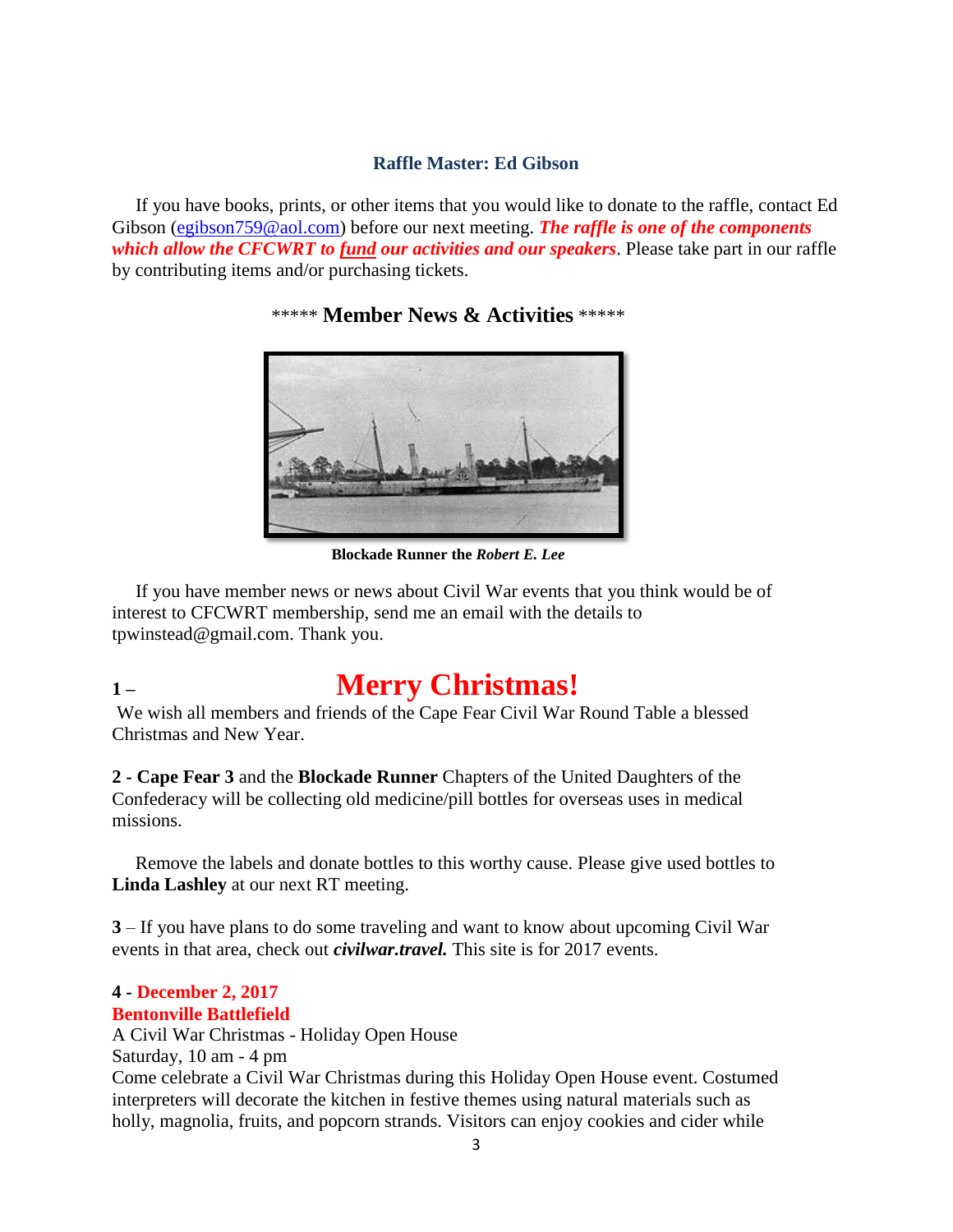listening to period music. Costumed military interpreters will be available to discuss how the common soldier spent his time on furlough with friends and family. This event is free, and open to the public.

Source:<http://www.nchistoricsites.org/bentonvi/bentonvi.htm>

#### **5** - **December 9, 2017 Fort Fisher State Historic Site**

Victorian Christmas Open House

Saturday, 10 am - 3 pm Enjoy the delightful sounds of Masonboro Parlor and John Golden, and learn 19th century dance steps as well. A guest presenter will examine "Santa Claus: the Man, the Myth, and the Legend." Also, shop in the museum store while enjoying light refreshments. This event is free, and open to the public.

Open House is sponsored by Fort Fisher Chapter 2325 of the UDC, the Friends of Fort Fisher, New Hanover County, the town of Carolina Beach and the town of Kure Beach.

Linda Lashley

Source: http://www.nchistoricsites.org/fisher/

#### **6 – December 10, 2017 Brunswick Town/Fort Anderson**

An 18th Century Christmas

Sunday, 1 - 5:50 pm

Join us once again this holiday season, as we explore how the American colonists celebrated Christmas. Costumed interpreters will provide guided tours of St. Philips Anglican Church on the hour. During the program, you can enjoy Colonial refreshments in the Visitor Center, participate in traditional games, or try your hand at Moravian paper stars and other 18th century crafts. The highlight of the evening will be an authentic period candlelit service in the ruins of St. Philips Church. The service will begin at 5:00pm and will conclude by 5:30pm. Parking for this event will be \$5 per car.

http://www.nchistoricsites.org/brunswic/brunswic.htm

#### **7 – Two Weeks of Fury – Wise's Fork, Monroe's Crossroads, Averasboro, Bentonville - September 28-30,** *2018*

 The Two Weeks of Fury Symposium will begin with an optional half-day on Friday, Sept. 28, in Kinston. Friday evening will include a key-note lecture at The Barn at [Broadslab.](http://www.broadslabdistillery.com/) Saturday's tours begin with a rare trip to Monroe's Crossroads battlefield and a guided tour of Civil War Fayetteville and Averasboro. Saturday will wrap with an intimate meet and greet at Bentonville Battlefield featuring heavy hors d'oeuvre and drinks. Sunday will conclude with a guided tour of Bentonville Battlefield.

 Only *100* tickets will be sold, with a limit of *25* being sold for the optional Friday, half-day. Tickets include two meals, snacks, water, soda, and Saturday evening hors d'oeuvre and drinks. Your price includes venue admissions and a copy of Mark Moore's *Historical Guide to Bentonville,* an excellent map guidebook of the Carolinas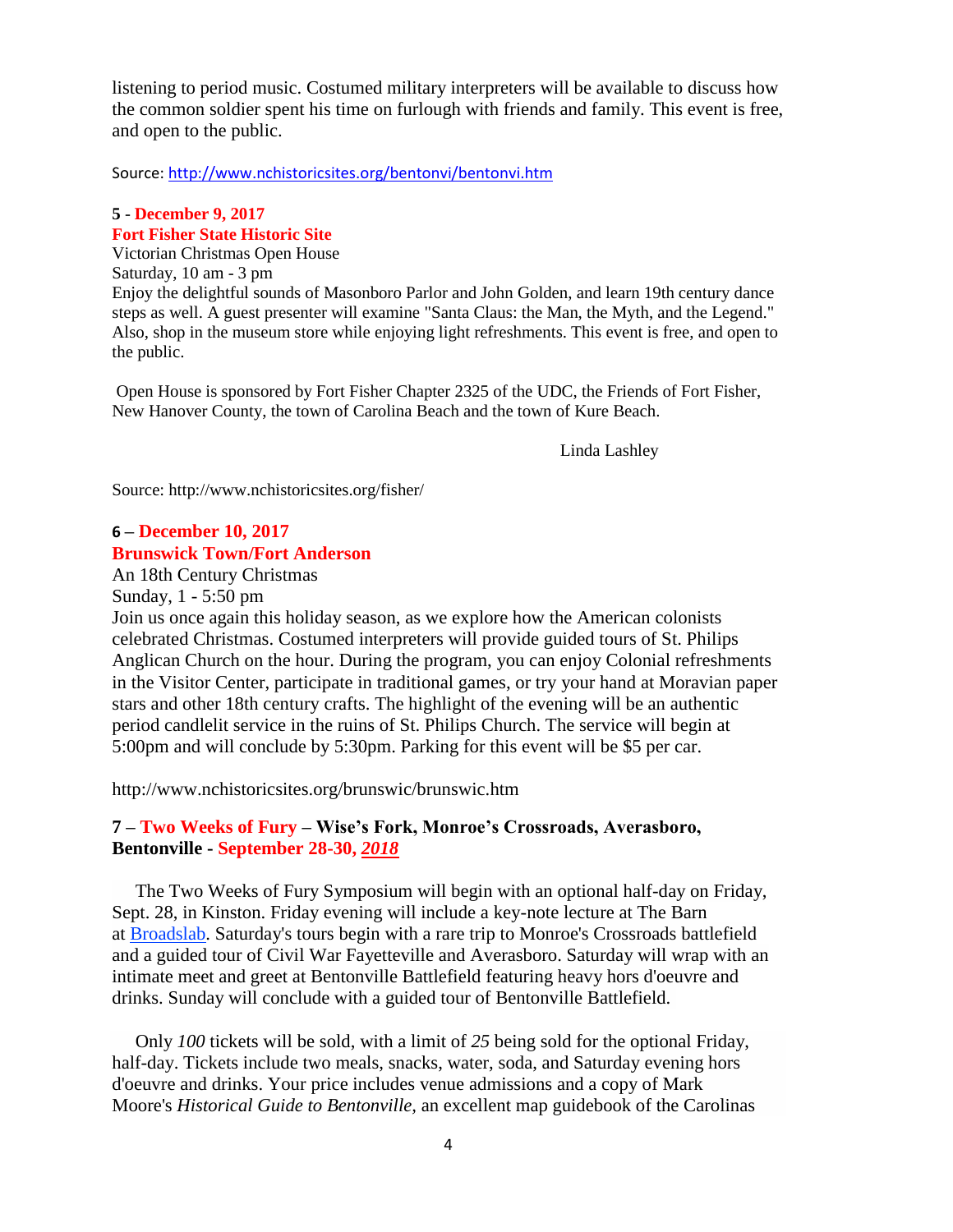Campaign. The price for the event will be \$*350* or \$*395* if you include the Kinston trip on Friday afternoon.

#### Contact (910) 594-0789 [amanda.brantley@ncdcr.gov](mailto:amanda.brantley@ncdcr.gov?subject=Symposium%20&%20Tour)

 I attended a similar symposium some years ago with many of the same speakers. I highly recommend this event.

**9 - Cape Fear Civil War Round Table - Dinner Meeting at 7:00p.m. – February 8, 2018** – Blockade Runner: Wrightsville Beach – Nighthawk Room– Speaker: Rod Gragg, Subject: "Up Close & Personal: Witnesses to the War." Dinner and Presentation \$35 per attendee: An early & reasonably priced evening that your Valentine will enjoy. Please put this on your calendar. Contact Bruce Paterson at 910-794-8905 or bppatterson@earthlink.met

#### **\*\*\*\*\* November 2017 \*\*\*\*\***



### **Confederate Conscription: An Introduction**

 **William** "**Bill" Brown** shared the history of North Carolina's efforts to raise troop levels to resist the invasion of their state and to support the efforts of the Confederate government to effectively counter Lincoln's strategy to maintain the Union. Among the many subjects covered, Bill discussed the Militia Code of 1861, the effect of exemptions had on troop levels, the North Carolina Line and Volunteer Corps, the Constriction Act of April 1862, Bounty Pay, Substitutes, the Militia Code of 1863, the Home Guard, the Conscription Act of 1864, Robert E, Lee's General Order No.54 – Amnesty for deserters to return to the ranks without punishment (Governor Zebulon Vance's proclamation on Order No.54).

#### **Editor**

Note: Thanks to **Linda Lashley** for her notes on Bill Brown's presentation. As reflected in her notes: The exemptions in the Conscription Acts almost caused a class war – "A Rich Man's War, A Poor Man's Fight."

#### **\*\*\*\*\* Letters from an Old Soldier \*\*\*\*\***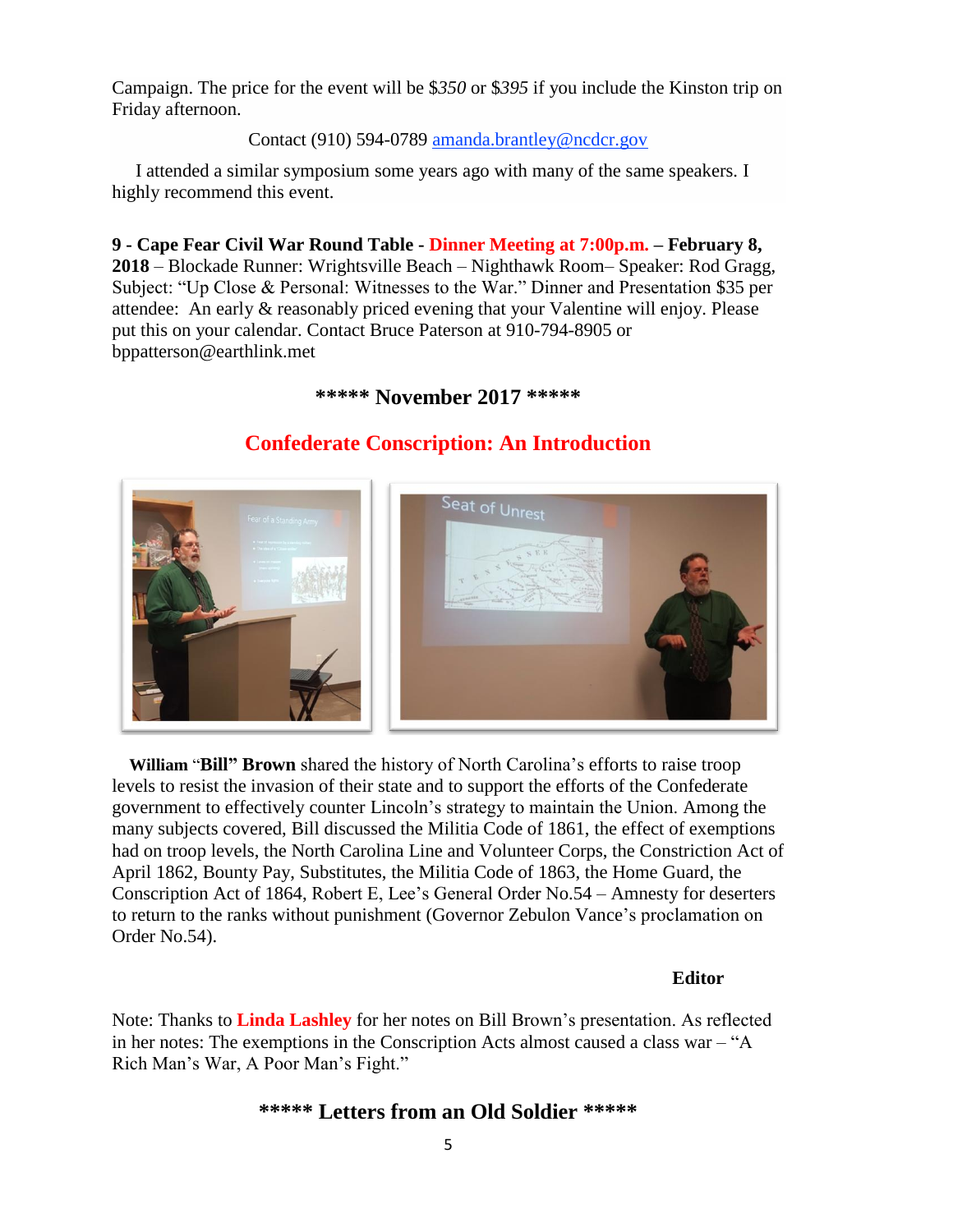**William H. Langley** was a member of Co. E, 7<sup>th</sup> Regiment North Carolina Troops. Langley enlisted in Northampton County at age 18, June  $10<sup>th</sup>$ , 1861. He was wounded at Ox Hill, Virginia on September 1, 1862 and at Chancellorsville May 1-4, 1863. Langley was captured at the Wilderness on May 6, 1864. He was confined at Point Lookout, Maryland until transferred to Elmira, New York, August 10, 1864. Langley was released from Elmira, NY on June 12, 1865.

The 7<sup>th</sup> Regiment served under Brigadier General James Lane and the regiment saw some hard fighting, At Chancellorsville, "It is admitted here that Lane's boys were a bad, quarrelsome set of fellows and too fond of a fight altogether."

 On June 6, 1903 at a tobacco barn in W.H. Langley's grove about one mile west of Elm City, 39 Confederate veterans assembled for a reunion and barbeque. There was no regular program, but each person was called on to make a few remarks.



**Langley was the man with his arms crossed:** library.digitalnc.org

 The following letters share Langley's thoughts on his old comrades and the fellowship they shared.

Letter from W.H. Langley to Editor (P.D.Gold ) of the Wilson Daily Times March 14, 1914

Dear Mr. Gold: Will you please publish this in your paper:

I have been very sick. I have been here in my room what you may say helpless for five weeks and I am an old soldier. I have [given] several dinners to my old soldier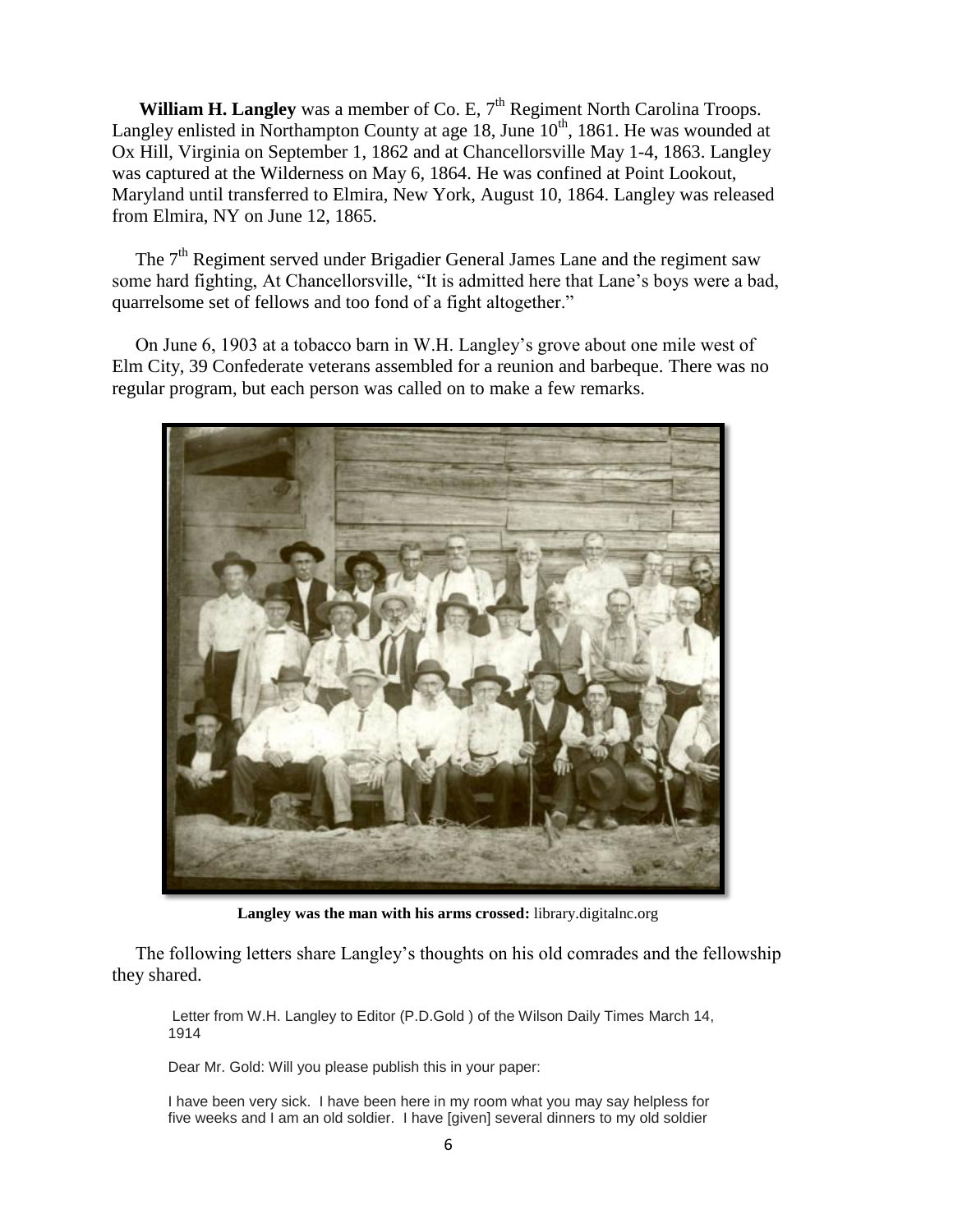friends, and up to this day there have [sic] not been a single old soldier to see me, but tonight I am feeling some better and if I do live to see the  $8<sup>th</sup>$  day of August which is my  $71<sup>st</sup>$  birthday I am going to continue to be their friend by giving them another dinner. I am here tonight almost helpless, eating out of an old tin plate and a cup which was used in the time of the war. I will be pleased if you will publish this for me and fix it right.

Yours truly, W. H. Langley

Elm City, N.C. March 3, 1914

Mr. Gold editorialized;

We trust that not only the old soldiers who are able to do so but others will visit my good friend who is a good farmer, a good citizen, a valiant soldier and in whose heart is the milk of human kindness. We have always appreciated the friendship of Mr. Langley. He has been ever kind and true to the editor of the Times and many has been the words of encouragement said to us when he came in to pay his subscription or to make a friendly call. Whenever he has given a dinner he has sent a special invitation to the editor, but much to our regret pressure of work has kept us from attending, but now we are going to leave our business and make him a visit and we want you to do the same. –Ed. Times.

Wilson Daily Times, April 30, 1914.

We were honored today by a visit from Mr. W. H. Langley of Elm City. Mr. Langley who has been quite ill for several months, has a host of friends in the community who will rejoice at his recovery. This venerable old man has had a very remarkable career, having been "killed" four times during the civil war and was declared dead twice during his recent illness. Mr. Langley smiled as he told us of the times during the war when, with a bullet hole through his shoulder, neck and abdomen he was carried to the "deadhouse" and prepared for interment. He is now quite lively and is today shaking hands with his many friends in this city.

**Note:** William H. Langley was my Great-Grandfather. He died in 1918, a victim of Spanish influenza.

 If you have a Civil War ancestor that you would like to share their experiences, send to me and I will include in a future edition of *The Runner.* [tpwinstead@gmail.com.](mailto:tpwinstead@gmail.com)

#### **Editor**

Source: Editorial, *Wilson Daily Times*, March 14, 1914, April 30, 1914.

#### **\*\*\*\*\* "keep green the memory" \*\*\*\*\***

 My Great-Grandmother, my Grandmother, and my Mother were members of the United Daughters of the Confederacy. I grew up with knowledge of the organization, its activities and many of its members. I had no knowledge of a similar organization for Union Daughters, nor had I ever thought of the possibility until yesterday (November 21st).

 "The National Alliance of the Daughters of Veterans of the United States of America" was incorporated on December 12, 1885, in Massillon, Ohio.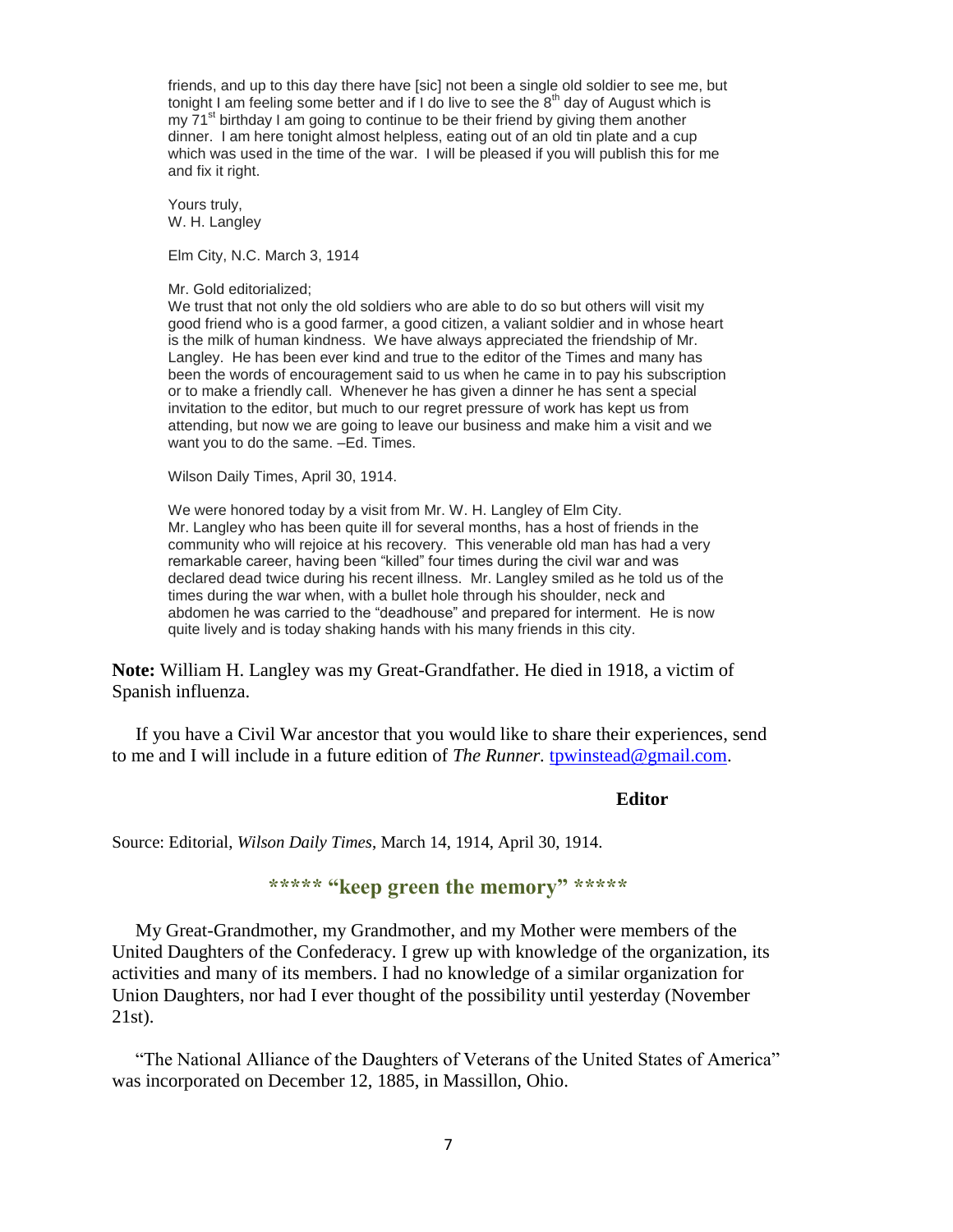"National Society Daughters of the Union 1861-1865" was founded October 9, 1912 in New York City, New York by Mrs. Frank Crowell.

From what I discovered on-line, these Daughters established organizations to honor Union soldiers and women who served during the war. I thought that idea sounded similar to the UDC goals. Admittedly, I knew little about the activities of these organizations; hence, I emailed both organizations to inquire about their activities after they organized and those activities today.

Hopefully, I will hear back so I can update this subject next month.

#### **\*\*\*\*\* Trivia Questions for December \*\*\*\*\***

**1 – Which side did Santa Claus favor during the Civil War? Thomas Nast,** a German immigrant and illustrator for the *Harper's Weekly*, drew his first Santa Claus in 1862.

 His first Santa (in the postdated January 3, 1863 issue) is a **small elf distributing Christmas presents to Union soldiers in camp**. Santa dangles by the neck a comical jumping jack identified in accompanying text as Jefferson Davis, the Confederate president. There was no doubt in Nast's illustration whose side Santa favors in the war. Besides the military context, the cartoon is set off from later ones in that the gift giving is for adults, not children (except for the drummer boys). The other two Christmas illustrations of Nast's published during the Civil War emphasize family scenes, with Santa relegated to the background.

Source:<https://www.archives.gov/>(accessed November 9, 2017).

**2 – Which Civil War general had a song written about his Mexican-American War deeds?** None other than that famous and much loved North Carolinian – **Braxton Bragg**. At the Battle of Buena Vista on February 23, 1847, General Zachary Taylor supposedly told Captain Bragg to give the Mexican troops "a little more grape Captain Bragg." William J, Lemon wrote the song, "*A Little More Grape Captain Bragg: A National Song*" Lemon dedicated the song to General Taylor, but it was forever linked to the deeds of the young Captain Braxton Bragg.

Source:<https://www.loc.gov/resource/sm1847.430520.0?st=gallery> (accessed November 9, 2017).

**3 – Which general commanded both the campaigns to defeat the Mexicans in 1847 and the Confederates in 1861? General Winfield Scott,** a Virginian, directed the campaign that captured Mexico City and he came up with the strategy that would strangle the Confederacy. Early in the Civil War, Scott offered command of the Union army to one of his staff officers from the Mexican-American War: Robert E. Lee, another Virginian.

Source:<http://www.sonofthesouth.net/mexican-war/mexican-war-generals.htm> (accessed November 9, 2017.